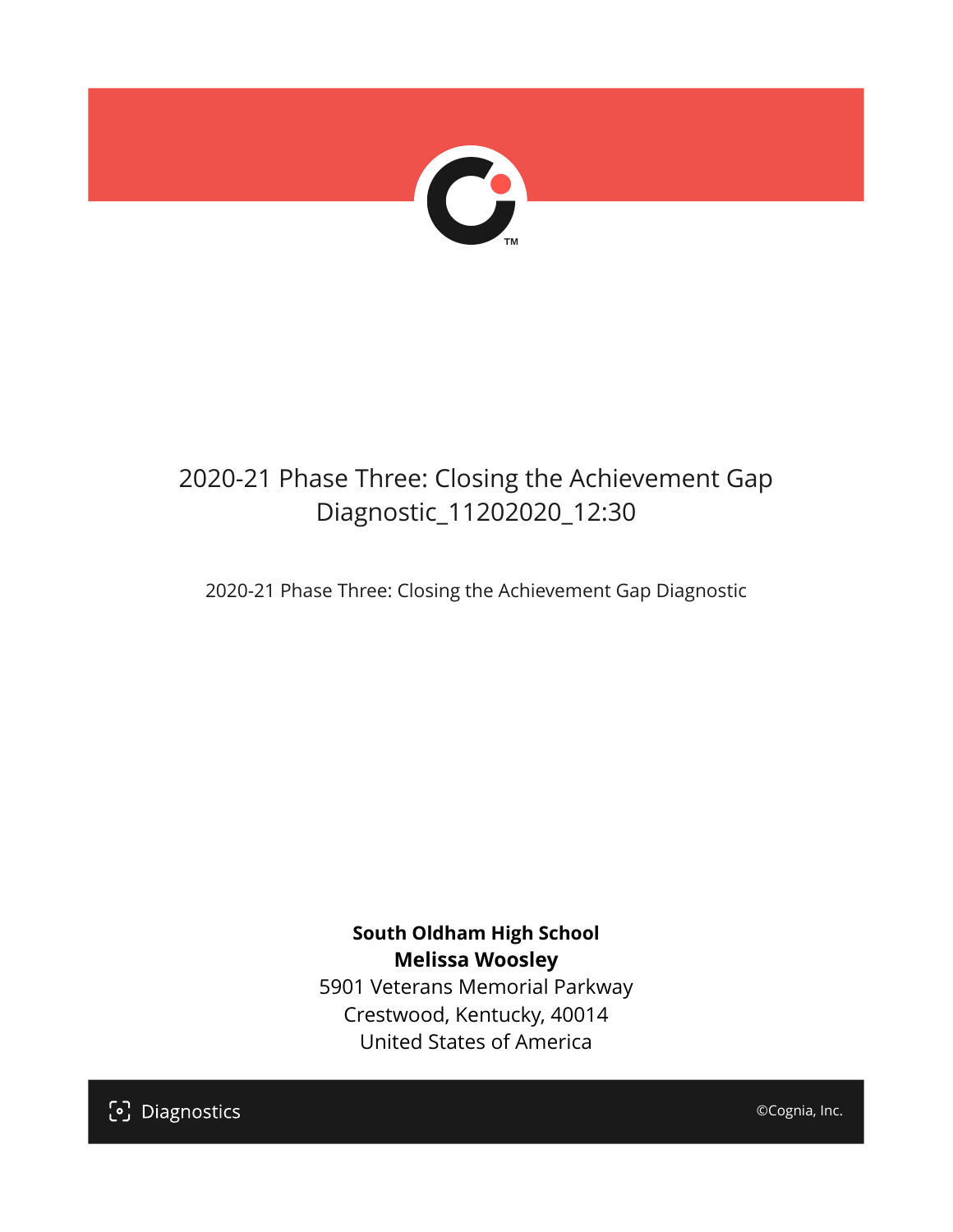#### **Table of Contents**

| 2020-21 Phase Three: Closing the Achievement Gap Diagnostic |  |
|-------------------------------------------------------------|--|
| I. Achievement Gap Group Identification                     |  |
| II. Achievement Gap Analysis                                |  |
| III. Planning the Work                                      |  |
| <b>Attachment Summary</b>                                   |  |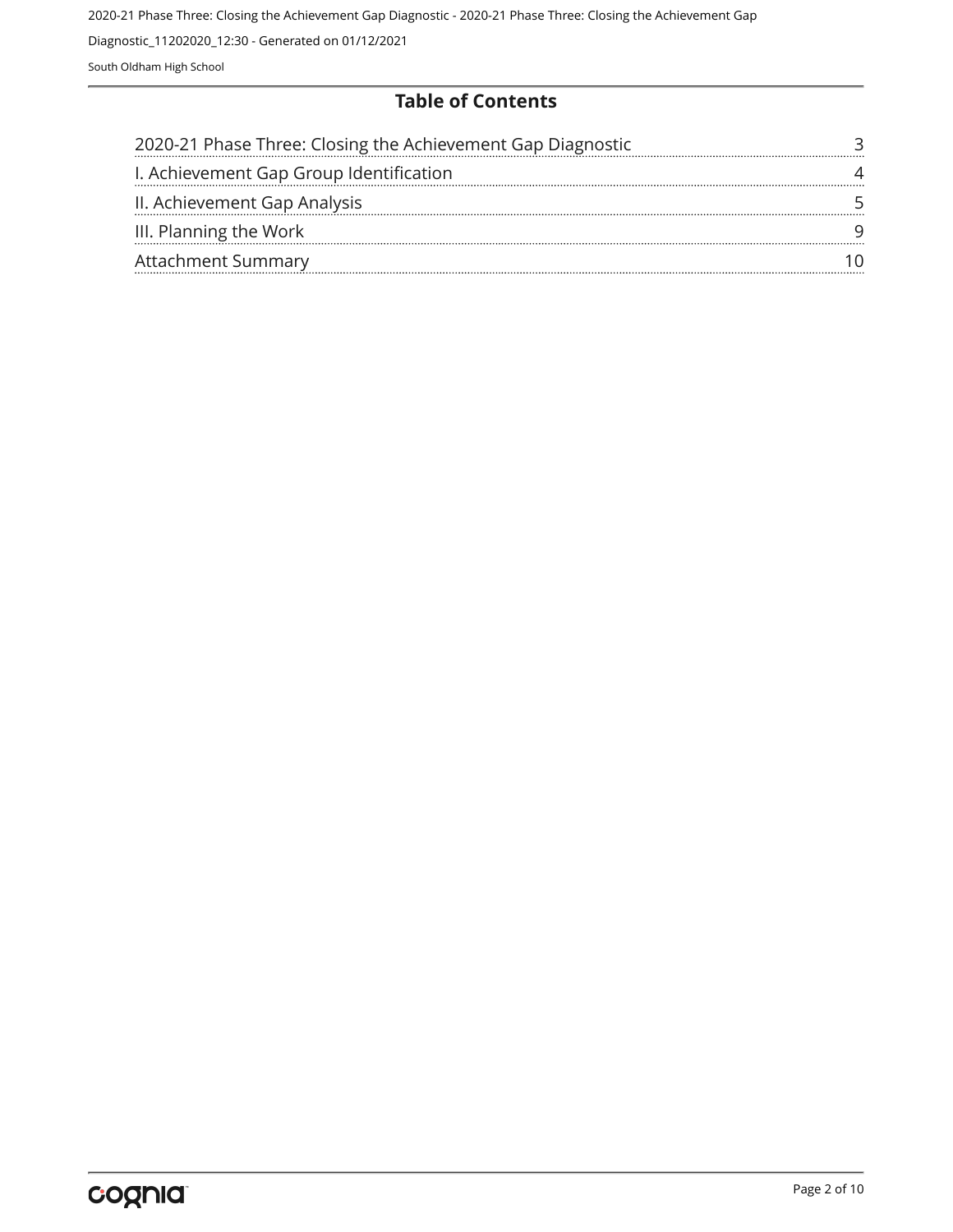## <span id="page-2-0"></span>**2020-21 Phase Three: Closing the Achievement Gap Diagnostic**

The **Closing the Achievement Gap Report** is required by KRS 158.649, which requires the school-based decision making council, or the principal if no council exists to set the school's targets for eliminating any achievement gap. The targets should be established with input from parents, faculty, and staff and submitted to the superintendent for consideration and the local board of education for adoption.

In addition to being a legal mandate, the Closing the Achievement Gap Report is also a vital component of the continuous improvement process. The report is designed to underscore a school's trend data (i.e. two-year window) relating to its individual gap groups. Upon completion of the **Closing the Achievement Gap Report**, schools will have already engaged in a significant piece of school improvement work by intentionally focusing on the gaps that exist among its underserved student populations.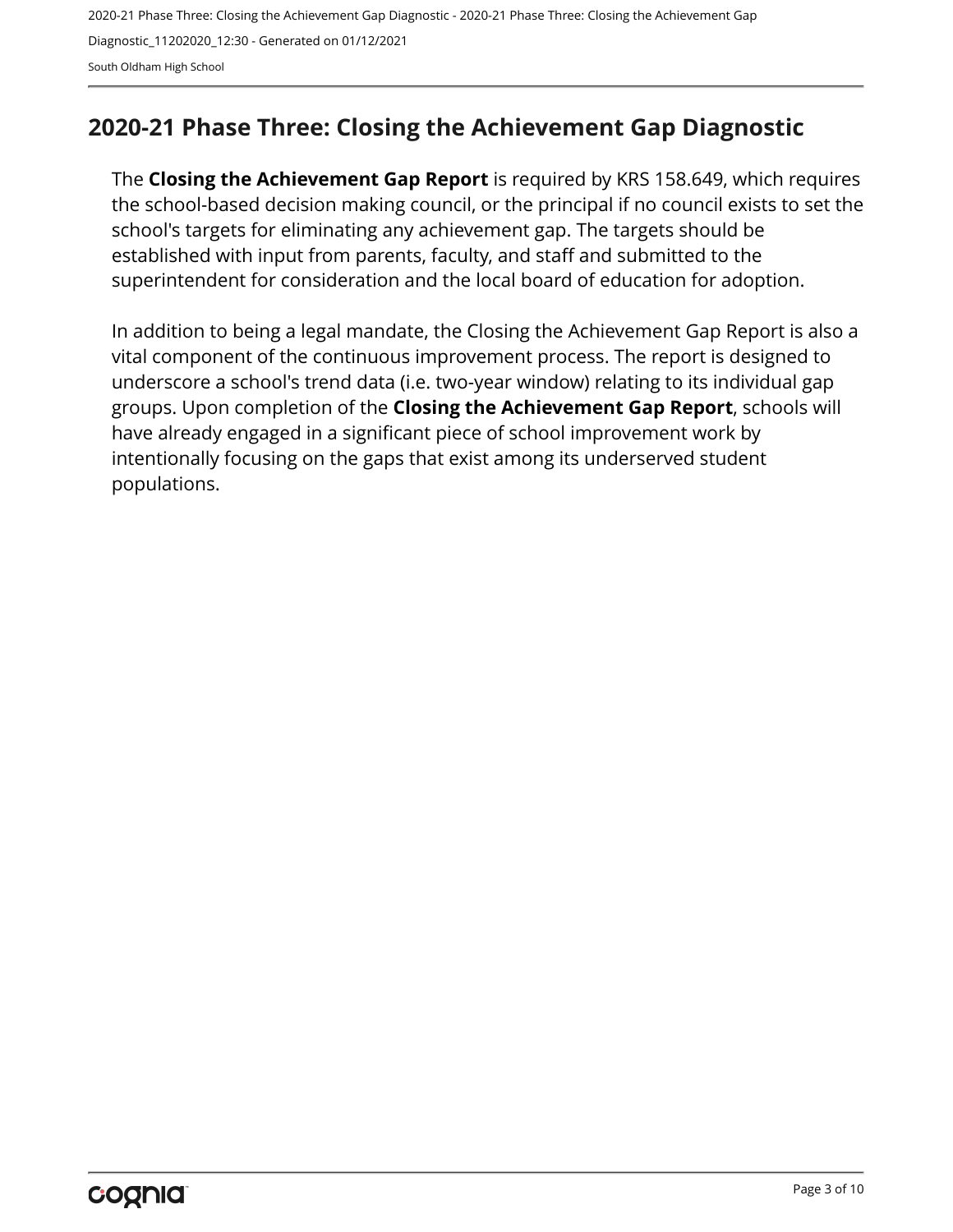## <span id="page-3-0"></span>**I. Achievement Gap Group Identification**

Schools should use a variety of measures and analysis to conduct its annual Closing the Achievement Gap Report pursuant to KRS 158.649.

. Complete the [Achievement Gap Group spreadsheet a](https://drive.google.com/file/d/0B7A6n8V1dmUOWFNKY2dSTTFibjA/view?usp=sharing)nd attach it.

see attached

#### **ATTACHMENTS**

**Attachment Name**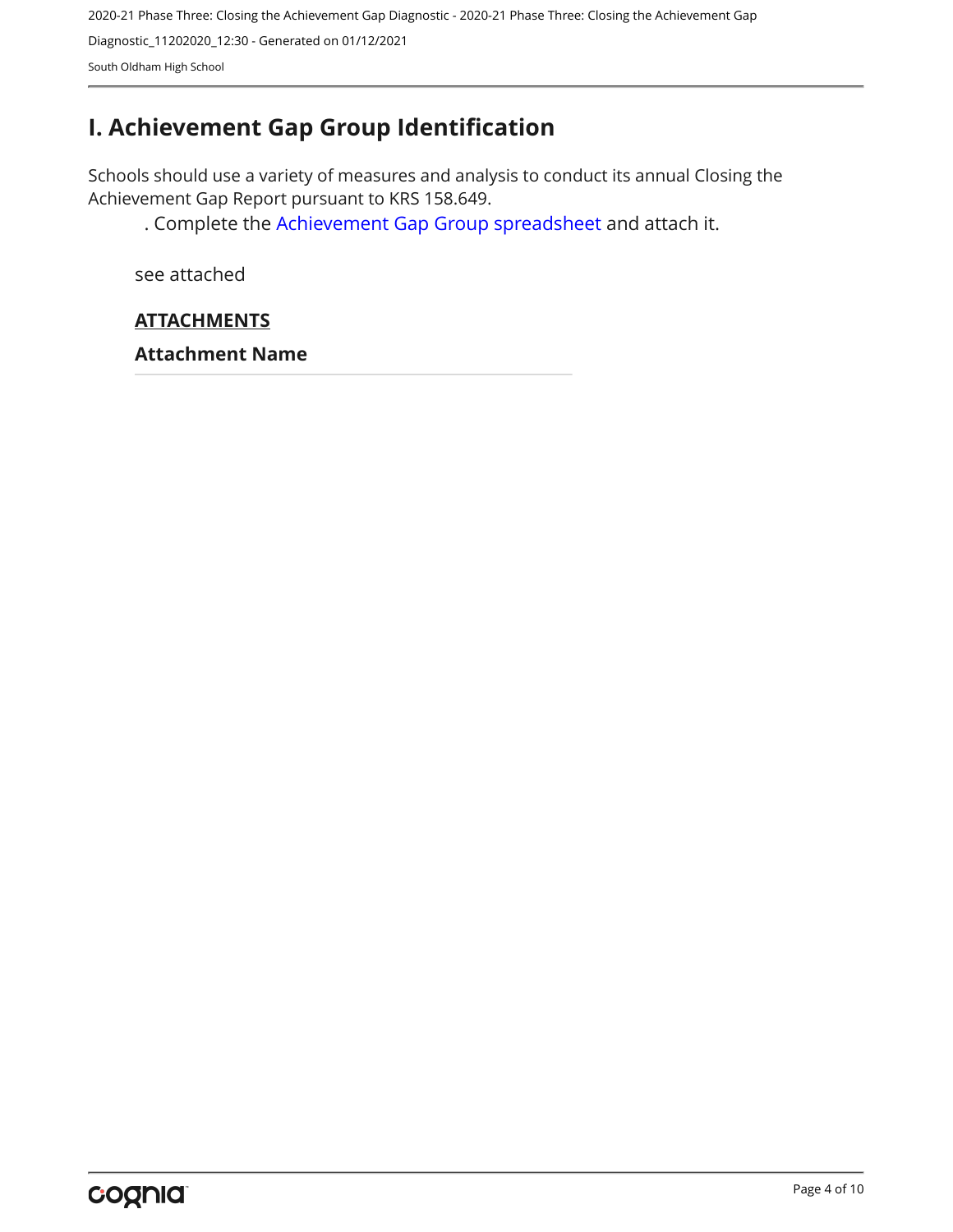## <span id="page-4-0"></span>**II. Achievement Gap Analysis**

A. Describe the school's climate and culture as they relate to its achievement gap population.

In previous years, our faculty has looked at data to determine problem areas. We recognize the achievement gap as our major instructional initiative. Our PLCs regularly review the data of students in all GAP populations and discuss effective instructional practices. We intentionally focus on reaching every student, but our instructional focus has been on GAP students. This shift has created a healthier school climate and resulted in important conversations about educational equity.

B. Which achievement gaps has the school successfully **closed**? Use specific data from the previous two academic years when analyzing trends.

Our most significant gap is in reading for our students with disabilities. We also see the gap in math scores among our African American students. Although in previous years we were looking at proficiency rates, this year we are looking at average scores among our GAP populations. While we know these gaps persist, we hope to continue making progress in closing these achievement gaps.

C. Based upon the analysis of the school's achievement gap data, identify the gap groups and content areas where the school has **shown improvement**. Use specific data from the previous two academic years when analyzing trends.

Improvement is noted in the following areas: Due to the COVID-19 crisis that has resulted in NTI and an A/B rotational schedule, and the fact that KDE provided different recommendations for assessment and accountability in spring of 2020, our analysis of assessment data is limited, making it difficult to determine if improvements are evident. However, if we go back and compare data from 17-18 and 18-19, the following improvements are noted. Reading (17-18 to 18-19) increase in reading proficiency level for African American students, increasing by 23.3% and decreasing our GAP by 20.4 points. Math (17-18 to 18-19) increase in math proficiency level for African American students, increasing by 23.3% and decreasing our GAP by 23.7 points. Improvement is noted in the following areas: Due to the COVID-19 crisis that has resulted in NTI and an A/B rotational schedule, and the fact that KDE provided different recommendations for assessment and accountability in spring of 2020, our analysis of assessment data is limited, making it difficult to determine if improvements are evident. However, if we go back and compare data from 17-18 and 18-19, the following improvements are noted. Reading (17-18 to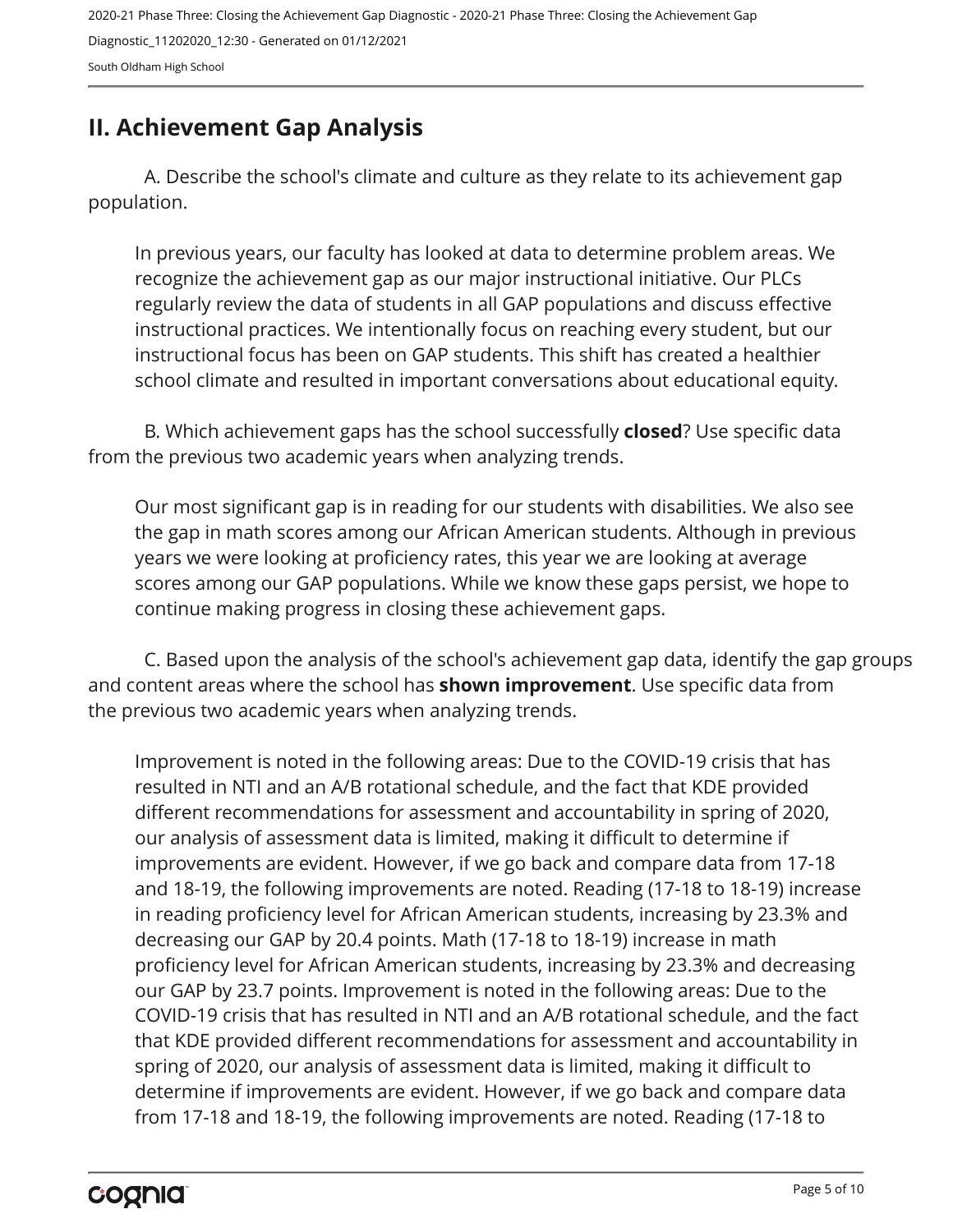18-19) increase in reading proficiency level for African American students, increasing by 23.3% and decreasing our GAP by 20.4 points. Math (17-18 to 18-19) increase in math proficiency level for African American students, increasing by 23.3% and decreasing our GAP by 23.7 points. Writing (17-18 to 18-19) increase in writing proficiency level for African American students, increasing by 10%. This means that 50% of our African American students are writing at the proficient/distinguished level. We decreased our GAP by 21.2 points in this population.

D. Based upon the analysis of the gap data, identify the gap groups and content areas where the school has **lacked progression or regressed**. Use specific data from the previous two academic years when analyzing trends.

Due to the COVID-19 crisis that has resulted in NTI and an A/B rotational schedule, and the fact that KDE provided different recommendations for assessment and accountability in spring of 2020, our analysis of assessment data is limited, making it difficult to determine if improvements are evident. However, if we go back and compare data from 17-18 and 18-19, the following is noted. Disabled (17-18 to 18-19) These students decreased our level of proficiency in reading by 3.7%. This increased our GAP by 7 points. Although we increased our level of proficiency in this population in math by 10.2% and decreased our GAP by 10.7 points, there is still a significant GAP of 47.8 points in performance between disabled and non-disabled students. These students decreased our level of proficiency in writing by 4.9%. Although we decreased our level of proficiency, our GAP decreased by 6.3 points because our non-disabled students also did not perform well in writing. Poverty (17-18 to 18-19) These students maintained their level of proficiency in reading, but the GAP increased by 3 points because students without economic hardship also increased their performance. Our level of proficiency in this population in math increased by 4.4% and decreased our GAP by 4 points. There is still a GAP of 34 points in performance between disabled and non-disabled students. These students decreased our level of proficiency in writing by 21.8%. This increased our GAP by 13.7 points.

E. Describe the processes, practices and/or conditions that have prevented the school from closing existing and persistent achievement gaps.

Lack of resources in families considered economically disadvantaged, as well as less knowledge about how to operate within the school system, can influence our ability to close existing and persistent achievement gaps. In addition, our district has not had a reliable assessment screener that is aligned to standardized assessments to help us identify struggling students in our GAP populations. Finally, a lack of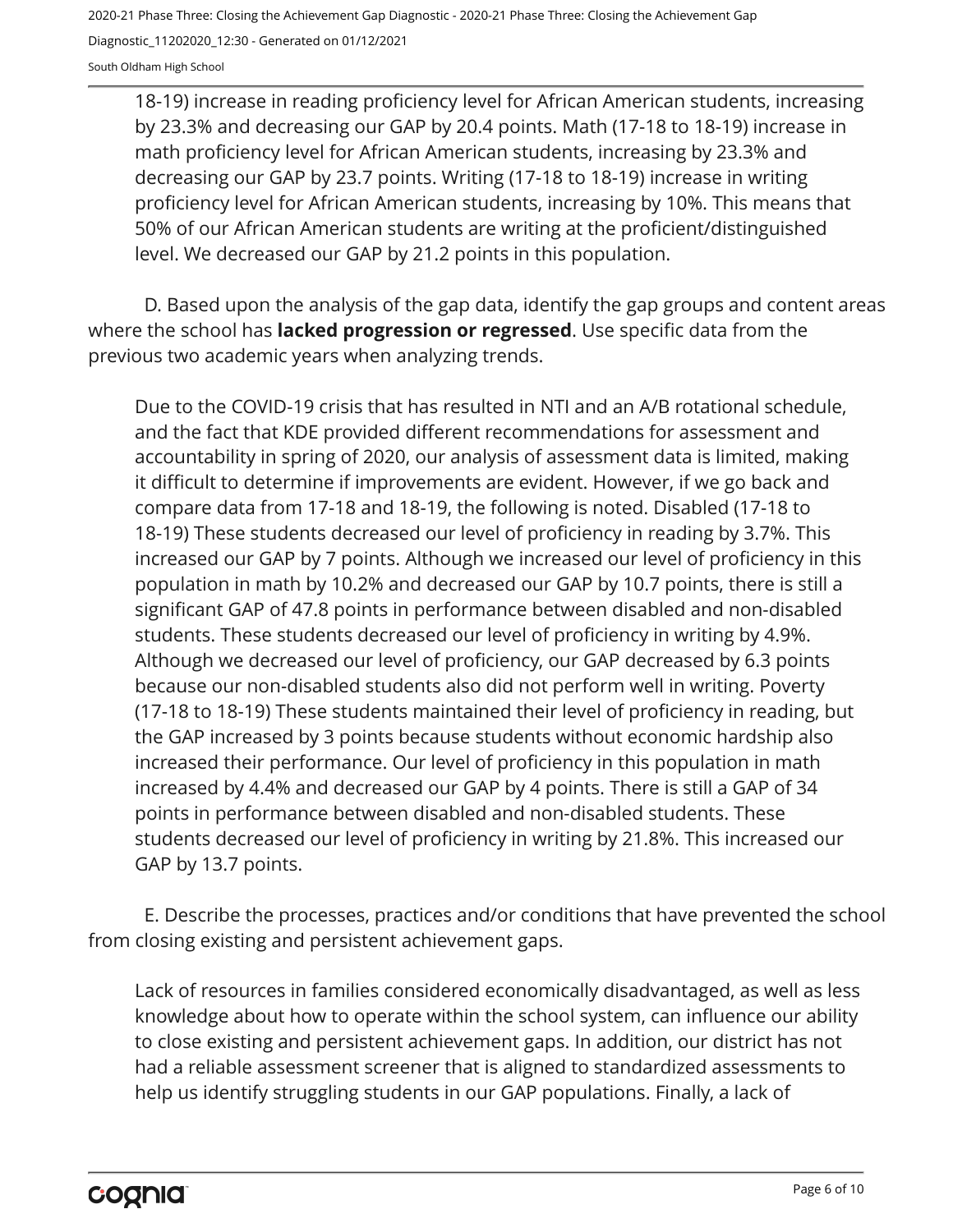flexibility in the high school master schedule can lead to issues with tracking GAP students into courses that may not hold the same high expectations.

F. Describe the process used to involve teachers, leaders, and other stakeholders in the continuous improvement and planning process as it relates to closing the achievement gap. List the names and roles of strategic partners involved.

Instructional Leadership Team (ILT): Jackie Bryan, Alex Shapero, Kenny Burke, John Grieb, Laura Jones, Katie Rufra, Ryan McAllister and Suzanne Raque. The ILT are the content hub/specialists (guiding coalition) that ensure a guaranteed and viable curriculum is being taught at South. They monitor the PLC work and continue to build relationships that foster student growth within each department. Professional Learning Community Leads (PLC Leads): Hunt-Rock, Whitney Cox, Suzanne Raque, Colin Ross, Heather Duffy, Katie Rufra, Kenny Burke, Emily Taylor, Cameron Miller, Shannon Knabel, Becky Law, Susan Carr, Ryan McAllister, John Grieb, John Cantrell, Kristen Mix, Krystal Hatchett. The PLC Leads monitor the implementation of the essential standards, analyze student assessment data, determine the intervention/ extension needs and plan instructional next steps. Intervention Team: Christine Price, Instructional Coach; Jacki Day and Chris Cunningham, math interventionists; Whitney Cox and Hannah Karrell, Reading/Writing interventionists. The Intervention Team works with students daily and provides supported differentiation at tier 1 to partner with teachers to support the learning needs of students in the classroom. They meet weekly to look at data of tier 2 and tier 3 students along with providing weekly interventions for those students. Behavior Cadre members are a core group of teachers responsible for our PBIS/MTSS school-wide systematic behavior implementation: Heather Duffy, Maleea Burden, Ryan Lash, Morgan Schweitzer, Robert Staib, Sam Ellis, Aleyna Durbin, Andrew Browning. SBDM: Noel Gnadinger, Angela Pacheco, John Grieb, Renee Toombs, and Diane Wetherton All of these leadership groups have an instrumental role in bringing the vision of being student centered and data driven to life. Each group has a focus that supports the vision.

G. Describe in detail the school's professional development plan related to its achievement gaps.

*(Note: School-based decision making councils, or principals in schools where no council exists, are required by KRS 158.649(8) to submit revisions to the school improvement plan describing the use of professional development funds to reduce achievement gaps for review and approval by the superintendent. Superintendents shall report, pursuant to KRS 158.649(9), to the local school board and Commissioner of Education schools failing to meet targets to reduce the gap in student achievement for any student group two years in a row, and improvement plans for those schools will be subject to review and approval by KDE.)*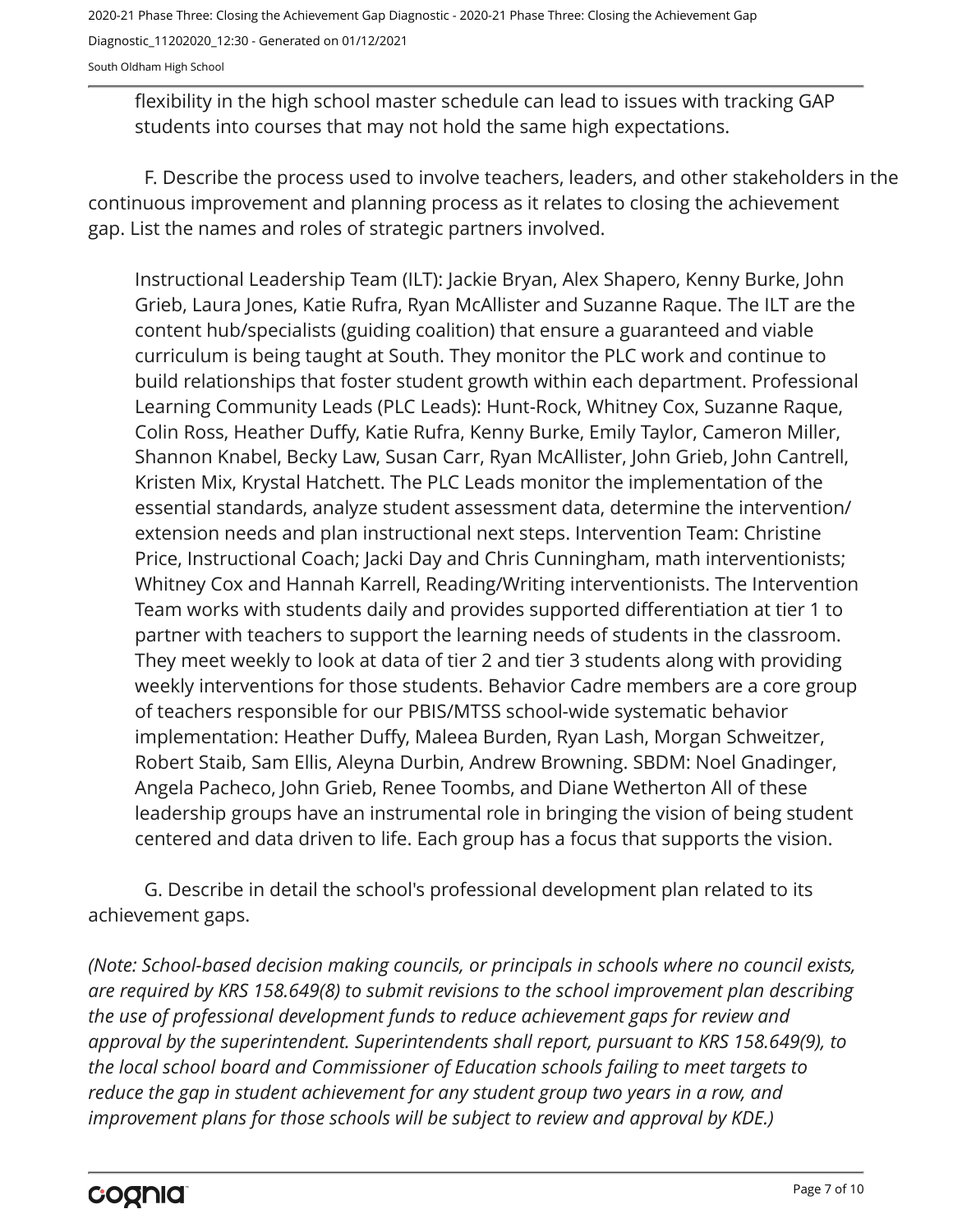Professional development has focused on building our Multi-tiered Support Structures (MTSS) during a pandemic and using the most effective and impactful teaching strategies for online and in-person instruction. Also, our Professional Development plan has been aimed specifically at addressing the Achievement Gap for students with disabilities and African-American students. This has included Data Dives to look specifically at a variety of metrics, including test scores, course failures, attendance, and scores on formative assessment data. This work continues regularly in the PLC's to ensure that all students are making progress towards proficiency and career readiness. Teaching strategies that will lead to academic success during in-person and remote learning, and address the Achievement Gap Specific Objectives: 1. Increase the effectiveness of synchronous and asynchronous learning during NTI and in-person instruction 2. Streamline instruction so that essential learning can happen even during decreased instructional time 3. Provide timely and effective Tier 2 and Tier 3 intervention during NTI and in-person instruction 4. Increase the percentage of African-American students scoring proficient or distinguished on ACT 5. Increase the percentage of students with a disability scoring proficient or distinguished on ACT In the short term, PLC's are going to have to remove unnecessary or less essential content from instruction during NTI and A/B periods. We are going to need to create a contact log so that NO STUDENT falls through the cracks and communication with families is streamlined when providing support/intervention for students struggling on remote learning.

#### **ATTACHMENTS**

#### **Attachment Name**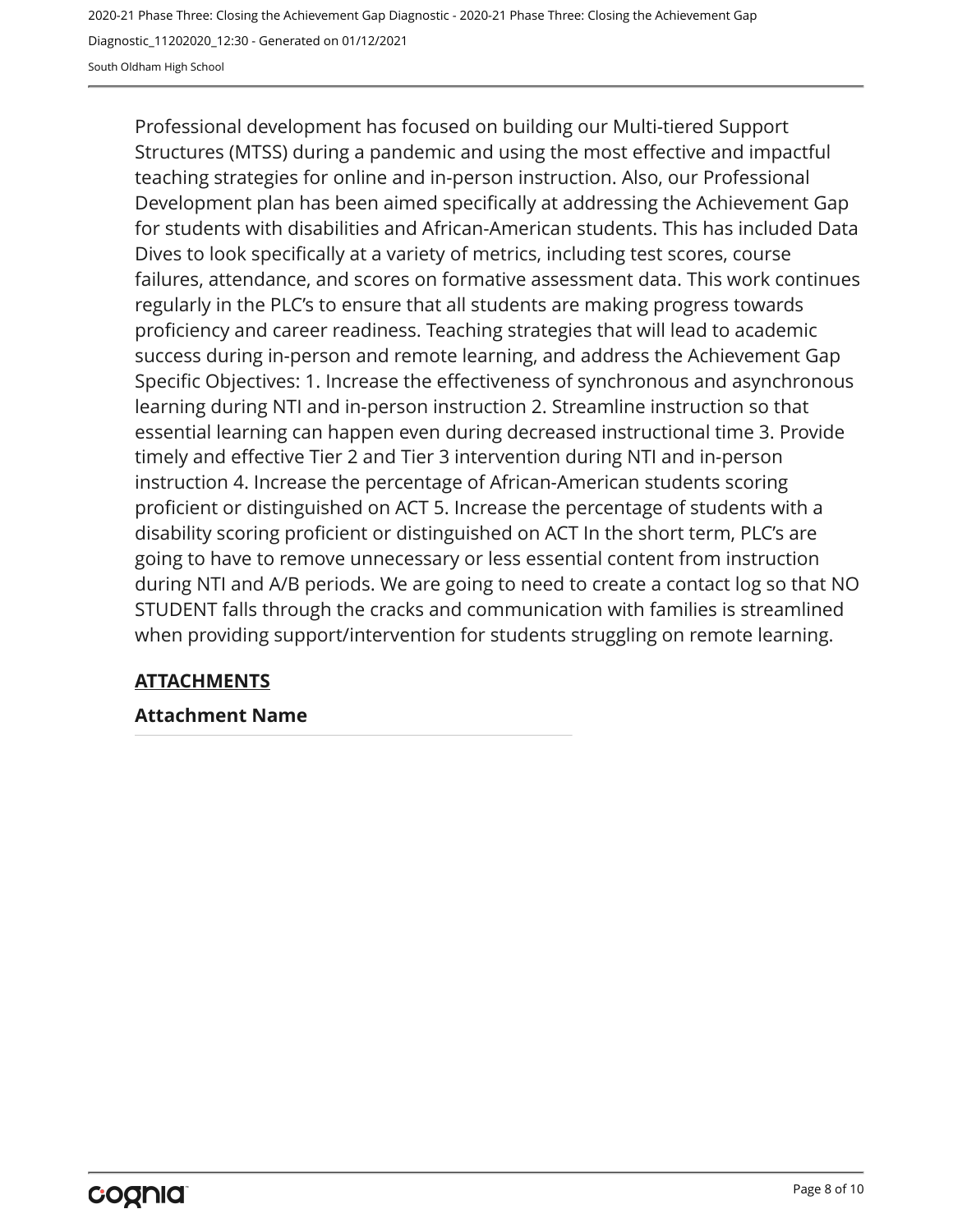### <span id="page-8-0"></span>**III. Planning the Work**

. List all measurable goals for each identified gap population and content area for the current school year. This percentage should be based on trend data identified in Section II and based on data such as universal screeners, classroom data, ACT, and Response to Intervention (RTI). Content areas should never be combined into a single goal (i.e., Combined reading and math should always be separated into two goals – one for reading and one for math – in order to explicitly focus on strategies and activities tailored to the goal).

See attachment

**ATTACHMENTS**

.

**Attachment Name** 

Step 1: Download the [Closing the Achievement Gap Summary](https://drive.google.com/file/d/0B6i22i6omk4ySmUtTHZuSVRFazQ/view) spreadsheet.

Step 2: Complete your findings and answers.

Step 3: Upload the Completed Closing the Achievement Gap Plan Summary spreadsheet.

See attached chart

**ATTACHMENTS**

**Attachment Name**